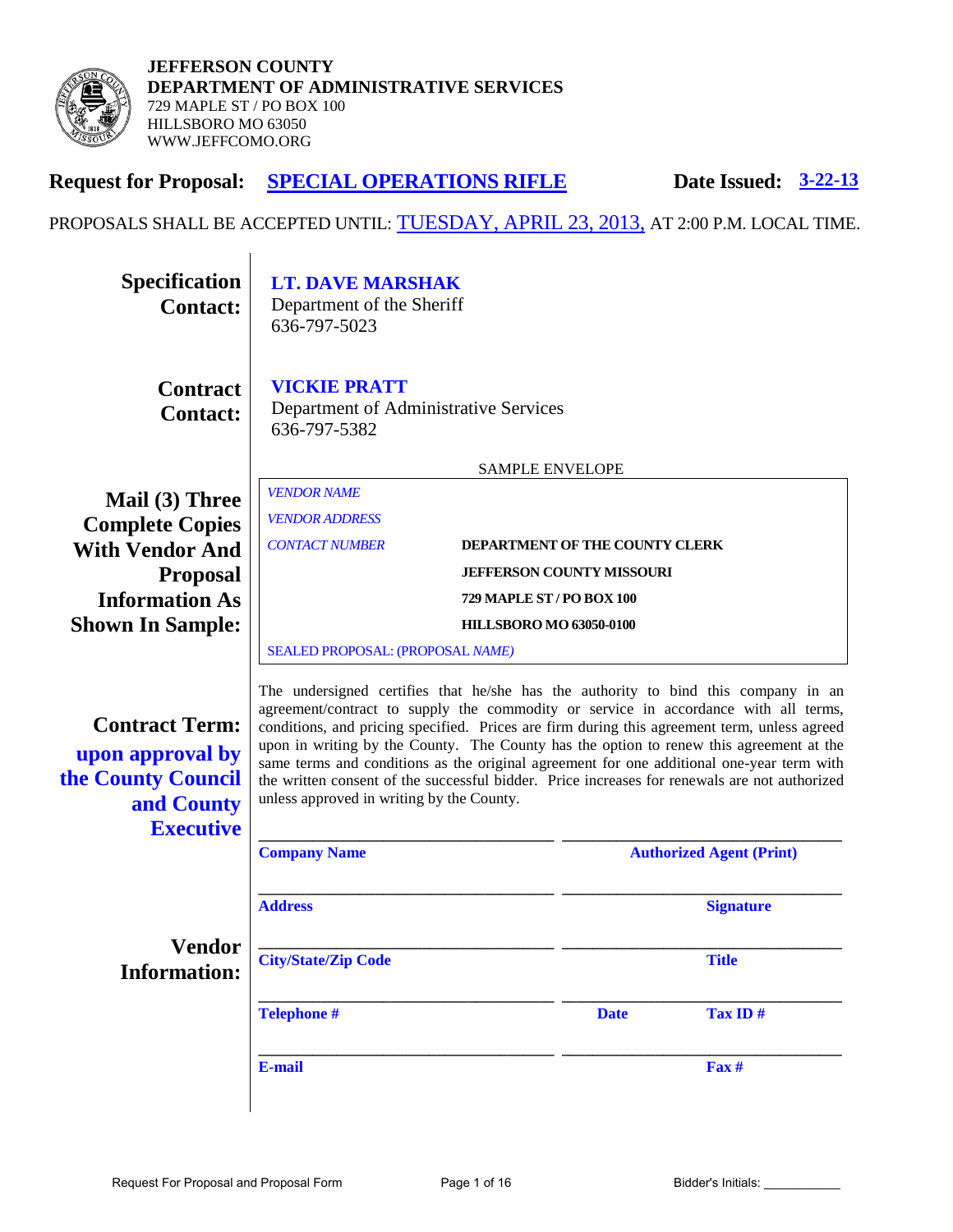# **TABLE OF CONTENTS:**

| <b>Legal Notice and Request for Proposal</b> | Page 1  |
|----------------------------------------------|---------|
| <b>Table of Contents</b>                     | Page 2  |
| <b>Proposal Requirements</b>                 | Page 3  |
| <b>Proposal Form and Contract</b>            | Page 5  |
| <b>Affidavit</b>                             | Page 8  |
| <b>Specifications</b>                        | Page 10 |
| <b>Exceptions to Proposal</b>                | Page 10 |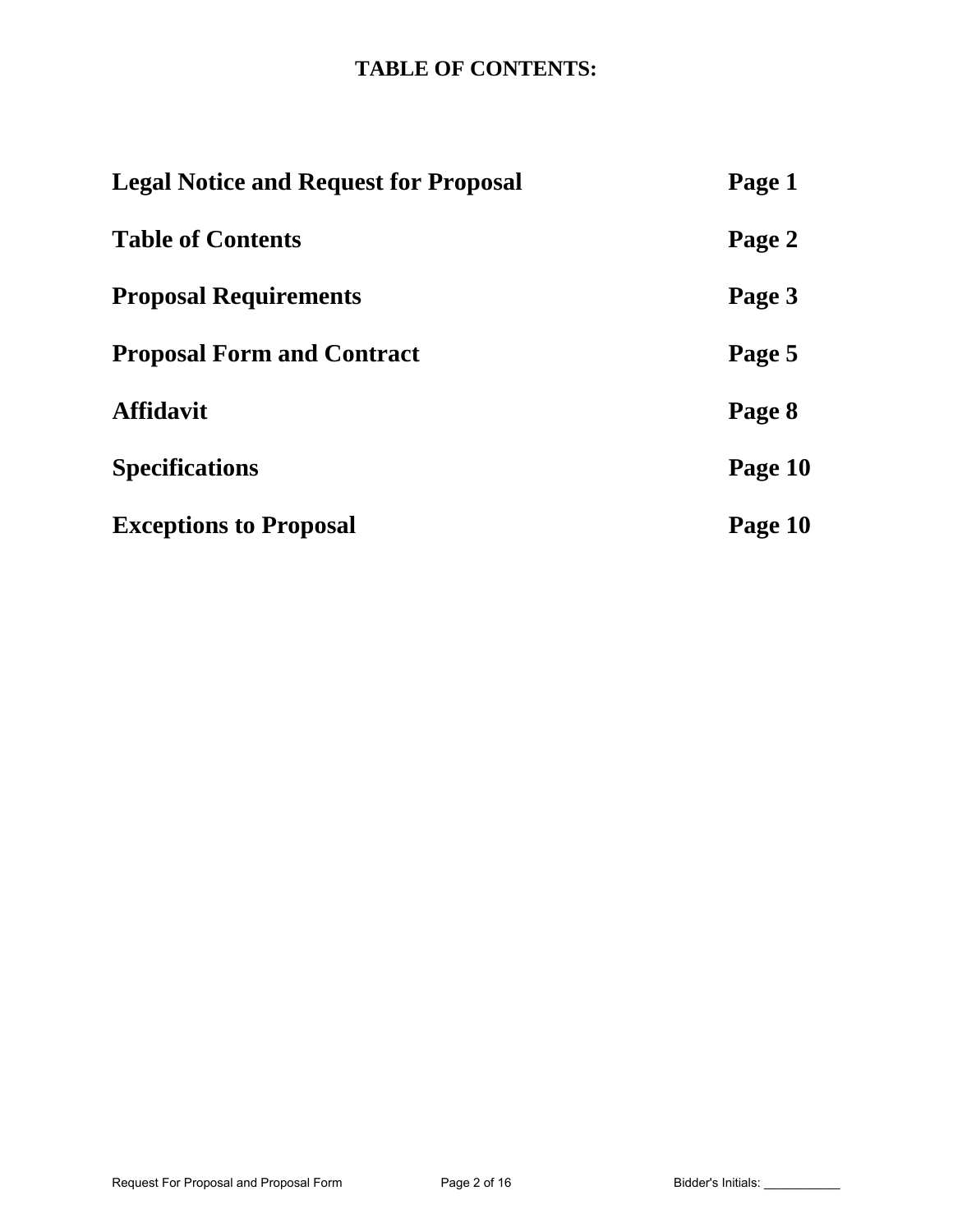## **PROPOSAL REQUIREMENTS**

### **A. PROPOSAL SUBMISSION:**

Submit proposal form in triplicate (three copies) with specification pages, if applicable. No facsimile or electronic proposals shall be accepted and shall be rejected. A fully executed Affidavit is required by Section 285.530 RSMo and shall be submitted with the proposal form. A copy of the Affidavit is attached hereto. Failure to execute the Affidavit shall result in the proposal being rejected. Vendor shall comply with the requirements of Sections 285.525 to 285.555 of the Revised Statutes of the State of Missouri. If any part of the work is subcontracted, each subcontractor shall comply with the same requirements of this specification. No contractor shall knowingly employ, hire for employment, or continue to employ an unauthorized alien to perform work within the State of Missouri. Vendor and any of its subcontractors, shall, by sworn affidavit and provision of documentation, affirm their enrollment and participation in a federal work authorization program with respect to the employees working in connection with the contracted services. Vendor and its subcontractors shall also sign an affidavit affirming that they do not knowingly employ any person who is an unauthorized alien. Prevailing Wage

Vendor and its subcontractors shall pay not less than the prevailing hourly rates of wages, as determined by the Labor and Industrial Relations Commission of Missouri. Vendor shall abide by the most current Annual Wage Order published by the Missouri Department of Labor and Industrial Relations or other similar resources and publications.

#### **B. BASIS OF PROPOSAL AWARD:**

Award may be made on an item-by-item basis to the lowest and best proposals or award may be made to the lowest and best proposal total, whichever is in the best interest of the County. County may reject any or all proposals for any reason and may waive any informality. Proposals submitted from a Missouri State Contract shall include a copy of the State Contract with the proposal.

It is further agreed that the Contract shall not be valid and binding upon the County until approved by the County Counselor, as to legal form and is subject to the Ordinances, Resolutions and Orders of Jefferson County, Missouri, and State and Federal Law. If no proposal or proposals have been awarded by the County Council within forty-five (45) days following the opening of the proposal then all proposals will be deemed rejected.

#### **C. PROPOSAL PREPARATION:**

- 1. Vendors are responsible for examination of drawings, specifications, schedules and instructions.
- 2. Each Vendor shall furnish the information required by the invitation. The vendor shall sign all required documents. All deletions and erasures shall be initialed
- 3. Alternate proposals for supplies or services other than specified shall not be considered unless authorized by invitation.
- 4. Vendor shall state a definite time for delivery of goods or for performance of services unless otherwise specified in the Request for Proposal.
- 5. When specified, samples must be timely submitted and at no expense to the County.
- 6. Failure to adhere to all requirements may result in the response being disqualified as non-responsive.

### **D. MODIFICATION OR WITHDRAWAL OF PROPOSALS:**

Proposals may be modified or withdrawn prior to the exact hour and date specified for receipt of proposals, provided the modification or withdrawal is in writing and is delivered in the same manner as a proposal submission.

#### **E. LATE PROPOSALS:**

It is the responsibility of the vendor to deliver his proposal or proposal modification on or before the date and time of the proposal closing to the Department of the County Clerk of Jefferson County. Proposals received late will be rejected and returned unopened to the vendor.

#### **F. PROPOSAL DEPOSITS:**

Proposal Deposits are not required unless specified in the Specifications.

#### **G. MATERIAL AVAILABILITY:**

Vendors must accept responsibility for verification of material availability, product schedules and other pertinent data prior to submission of proposal and delivery time. It is the responsibility of the vendor to notify the County immediately if the materials specified are discontinued, replaced, or not available for an extended period of time. All materials ordered by the County, shall be as needed. A sample of materials may be requested.

#### **H. ALTERNATE PROPOSALS:**

Where required, vendors must submit complete specifications on all alternate proposals with the proposal form. Alternate proposals without complete specifications may be rejected. Alternate proposals and exceptions to proposal clauses must be clearly noted on the proposal form. The County may accept or reject alternate proposals; whatever is most advantageous to the County.

Request For Proposal and Proposal Form Page 3 of 16 Bidder's Initials: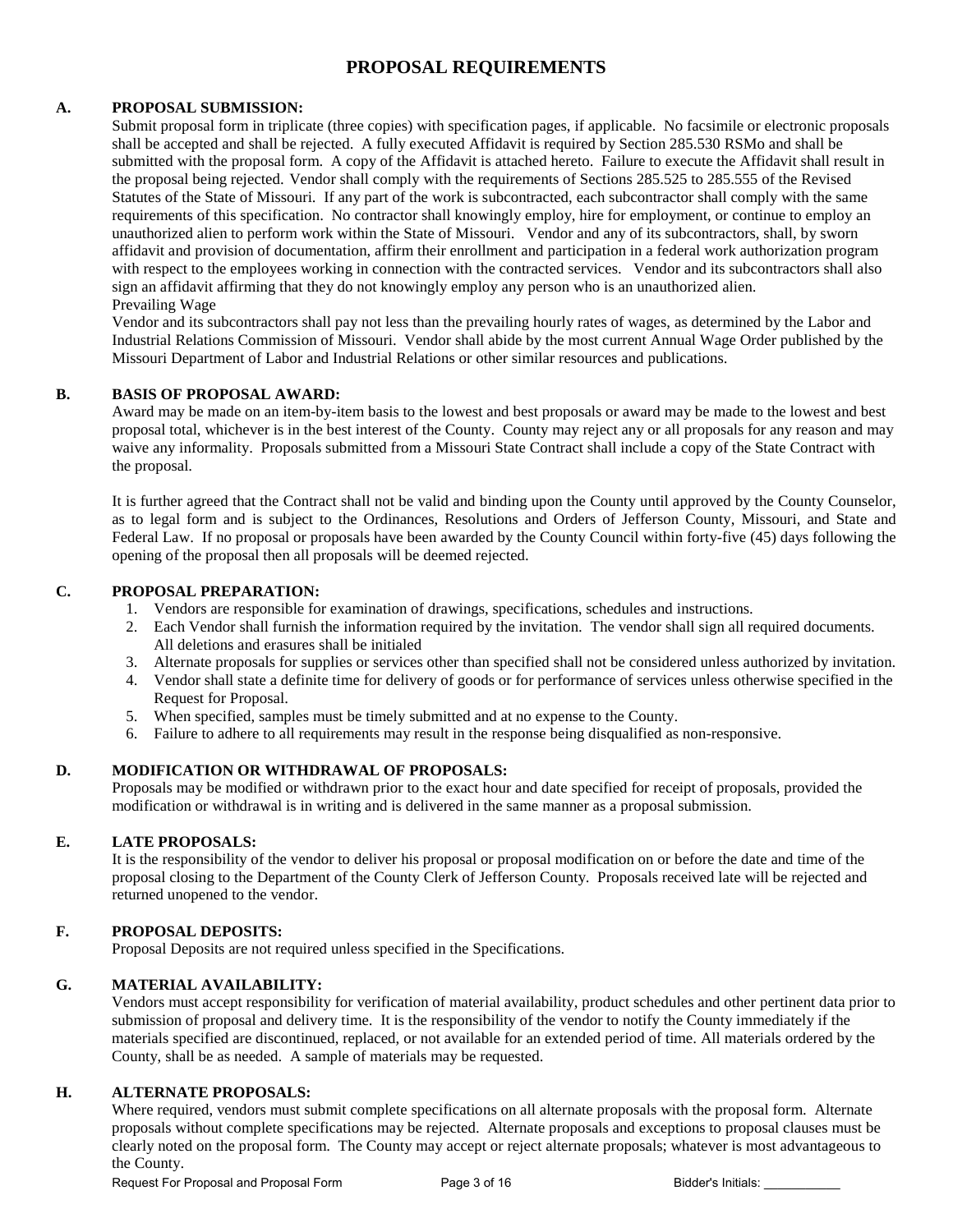#### **I. INCORPORATION OF DOCUMENTS:**

The terms of the proposal invitation, proposal specifications, proposal form are incorporated into the contract as if fully setout therein.

### **J ADDENDA:**

Addenda to proposal specifications are incorporated by reference as if fully setout herein. It is the responsibility of the vendor to insure and verify that they are in receipt of and completed all attached addenda's prior to submission of proposal forms. Verification is made by contacting the Department of Administrative Services or by reviewing the County Web Site. [\(www.jeffcomo.org\)](http://www.jeffcomo.org/).

### **K**. **INSURANCE:**

 The Vendor/Contractor shall purchase and maintain insurance with an insurance company licensed to do business in the State of Missouri or in the state where the vendor is incorporated or otherwise licensed to do business and which shall remain, at all times during the term of any contract with the County, in full force and effect. Preference will be given to a Vendor/Contractor who provides insurance with an insurance company licensed to do business in the State of Missouri, but in any event said Vendor/Contractor shall provide said insurance at it's own expense. Such insurance shall be provided as will protect the Vendor/Contractor from claims which may arise out of or result from the Vendor/Contractor's execution of the work, whether such execution be by himself, his employees, agents, or by anyone for whose acts any of them may be liable. If any such work covered by the Contract is to be performed on County owned or leased premises, the Vendor agrees to carry liability and workman's compensation insurance, satisfactory to the County, and to indemnify the County against all liability, loss, and damage arising out of any injuries to persons and property caused by the Vendor, his sub-contractors, employees or agents. The insurance coverage shall be such as to fully protect the County and the general public from any and all claims for injury and damage resulting by any actions on the part of the Vendor/Contractor or its' forces as enumerated above. All policies must name the County as an additional insured and provide for thirty (30) days written prior to any material changes or cancellation. Any disputes regarding a breach, insurance amounts, liability, coverage, lapse or otherwise shall be litigated in the Circuit Court of Jefferson County, Missouri and the same shall be incorporated into any Contract agreed to by the parties.

 THE COUNTY REQUIRES **ORIGINAL** CERTIFICATES OF INSURANCE **BEFORE** THE CONTRACT IS AWARDED. ANY LAPSE IN INSURANCE COVERAGE OR CANCELLATION THEREOF BY THE CONTRACTOR OR SUB-CONTRACTORS DURING THE TERMS OF THE CONTRACT SHALL IMMEDIATELY BE DEEMED A MATERIAL BREACH UNDER THE TERMS OF ANY CONTRACT.

A. ( X ) Required ( ) Not Required **Comprehensive General Liability Insurance**

The Vendor/Contractor shall maintain and keep in full force and effect during the terms of this Contract such comprehensive general liability insurance as shall protect them from claims which may arise from operations under this Contract, whether such operations be by themselves or by anyone directly or indirectly employed by them. The amounts of insurance shall be not less than \$1,000,000.00 combined single limit for any one occurrence covering both bodily injury and property damage, including accidental death.

B. (X ) Required ( ) Not Required **Professional Liability Insurance**

The Vendor/Contractor shall provide the County with proof of Professional Liability Insurance, which shall protect the County against any and all claims, which might arise as a result of the operation of the Vendor/Contractor in fulfilling the terms of this Contract during the life of the Contract. The minimum amounts of such insurance will be \$1,000,000.00. Should any work be subcontracted, these limits will also apply.

C. (X) Required ( ) Not Required **Worker's Compensation Insurance:** per Missouri Revised Statutes Chapter 287

The Vendor/Contractor or his sub-contractor or contractors, shall maintain and keep in force of this Contract such worker's compensation insurance limits as required by the statues of the State of Missouri and Employer's Liability with limits no less than \$500,000.00.

#### **L. PROPOSAL OPENINGS:**

Proposals will be publicly opened and read aloud at the time indicated on page 1. The vendors and the public are invited but not required to attend the formal opening of the proposals. No decisions relating to the award of a contract or agreement will be made at the opening.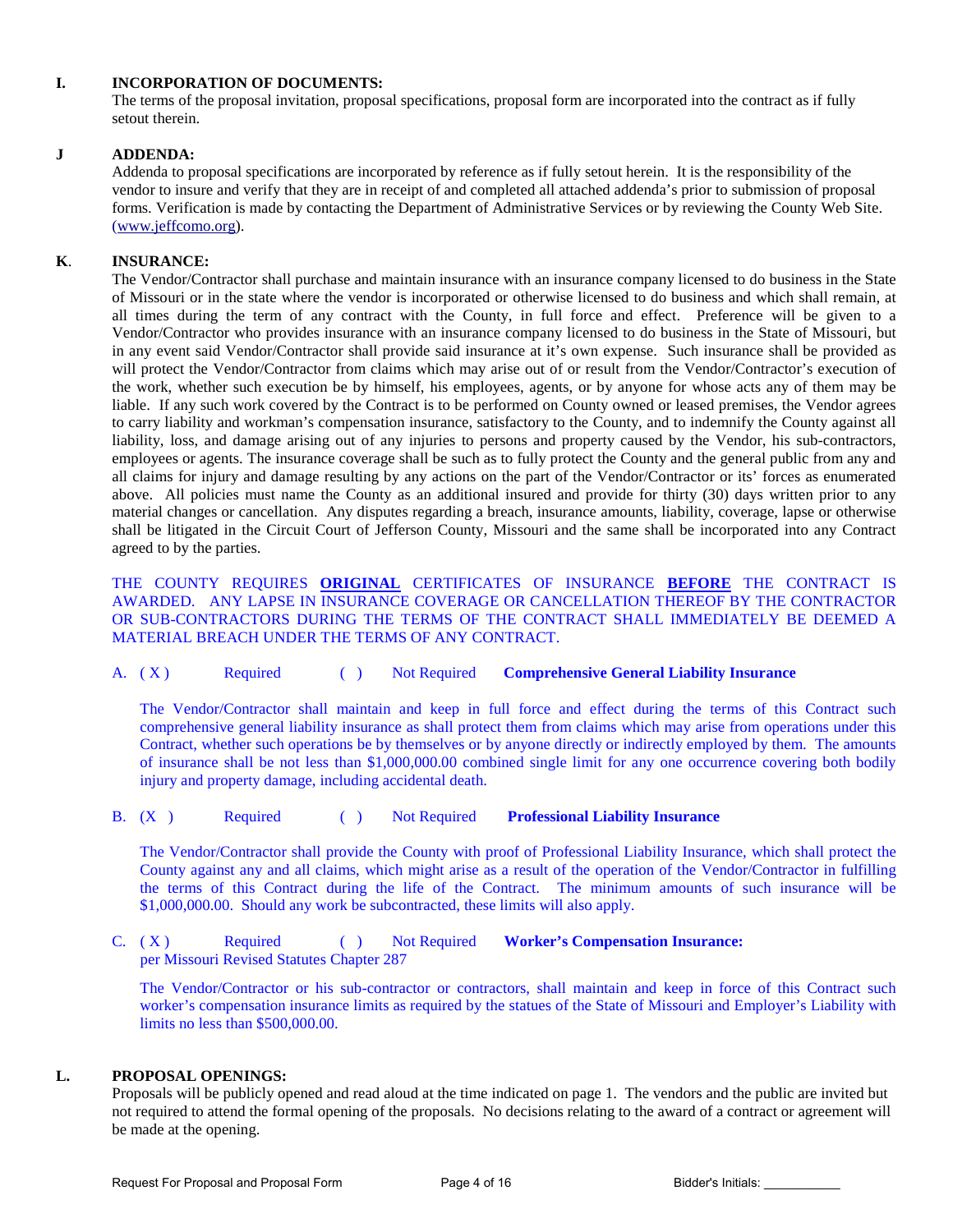#### **M. PROPOSAL TABULATIONS:**

Proposal Tabulations will be available 5 to 7 business days following the proposal opening. Proposal submissions are open for public review at the time of the proposal opening. Proposal tabulations are posted on the County's web-site address, [www.jeffcomo.org,](http://www.jeffcomo.org/) under the services tab, Invitation for Bid/Request for Proposal link. **NO COPIES** of proposal tabulations are sent to vendors.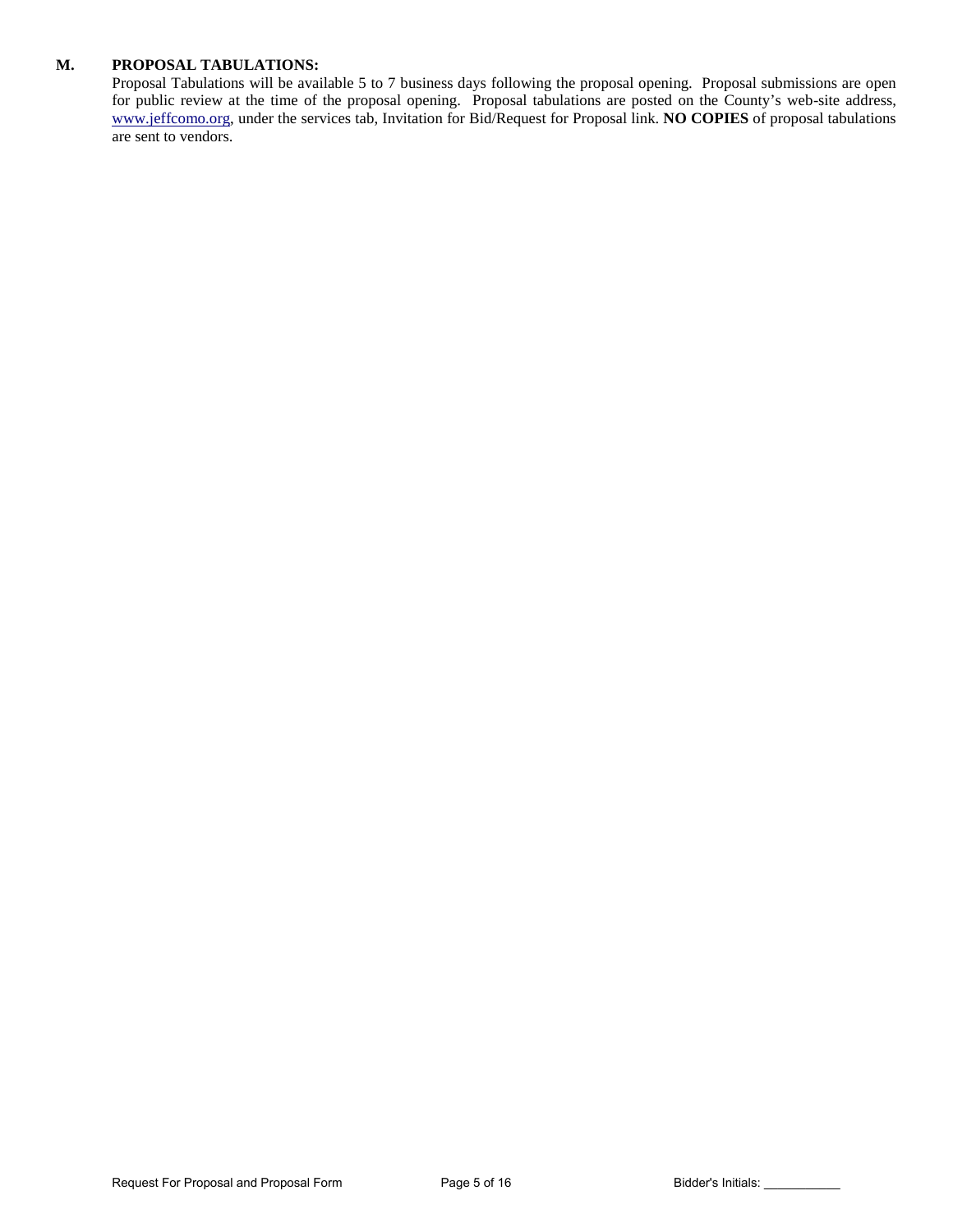# **PROPOSAL FORM AND CONTRACT**

#### **A. PROPOSAL REPRESENTATIONS:**

The vendor, by executing the proposal form certifies that:

- 1. The proposal complies with Request for Proposal, Form and Proposal Specifications.
- 2. The vendor is not debarred or suspended from participation in Federal Assistance programs.

#### **B. TAXES:**

No bid or proposal shall be awarded by Jefferson County unless the prospective bidder provides proof that the bidder does not owe delinquent real or personal property taxes to Jefferson County. The prospective bidder may be required to provide proof in the form of an original paid tax receipt issued by the Jefferson County Collector or a verified affidavit stating that the applicant does not own any real or personal property in Jefferson County.

**Section 135.040 of the Jefferson County Code of Ordinances (Ord. No. 10-0411) requires that no bid or proposal shall be awarded by Jefferson County unless the prospective bidder provides proof that the bidder does not owe delinquent real or personal property, or that the bidder does not own any real or personal property in Jefferson County. All delinquent real or personal property taxes shall be paid, in-full, prior to the award of any bid, or proof shall be provided that the bidder does not own any real or personal property in Jefferson County prior to the award of any bid. Jefferson County considers that the failure to pay any and all real or personal property taxes due Jefferson County, Missouri, the failure to report all real or personal property owned, held or used in Jefferson County, the failure to provide proof thereof, and/or the failure to keep said tax bills current shall be deemed a material breach of the contract and will subject the contract to immediate cancellation. All taxes, due and owing, must be paid in full at the time the bid is awarded by Jefferson County and remain paid during the entire term of the contract unless the prospective bidder provides proof that the bidder does not own real or personal property in Jefferson County. This requirement shall not apply to the award of bids for projects which are funded in whole or in part by Federal funds.**

### **C. CERTIFICATION OF INDEPENDENT PRICE DETERMINATION:**

- 1. The prices in the proposal shall be independently determined, without consultation, communication, or agreement for the purpose of restricting competition as to any matter relating to price with any Vendor or other person.
- 2. Unless otherwise required by law, the prices shall not have been knowingly disclosed by the Vendor prior to opening; or
- 3. No attempt has been made or will be made by the vendor to induce any other person or firm to submit or not to submit a proposal.

### **D. PRICE:**

The price(s) specified in this proposal shall be firm and not subject to contingency or reservation. The vendor represents prices specified in the proposal do not exceed current selling price for the same or substantially similar good or service, and are the same as or lower than other prices charged to the vendor's most favored customer. In the event the stated prices are determined to be higher than the prices for which Supplier has sold the items, or services, to others, this contract price shall be reduced accordingly. **Proposal prices are ALL INCLUSIVE: (Shipping, Handling, Delivery, and Assembly to locations specified by the County). Prices shall be firm for ALL County departments and locations for term of the agreement**.

### **E. MISSOURI DOMESTIC PRODUCT PROCUREMENT ACT:**

Vendor represents that the goods provided comply with Sections 34.350 to 34.359, RSMo, known as the Domestic Product Procurement Act. The act encourages the purchase of products manufactured or produced in the United States, State of Missouri, and Jefferson County, Missouri. Vendor shall include proof of compliance with the Act with the proposal.

### **F. NON-EXCLUSIVE AGREEMENT:**

The contractor shall understand and agree that the contract shall not be construed as an exclusive agreement and further agrees that the County may secure identical and/or similar services or products from other sources at anytime in conjunction with or in replacement of the contractor's services.

#### **G. DEFINITIONS:**

- 1. The term "County" means the Jefferson County, Missouri and its designated representatives.
- 2. The term "Vendor" means Supplier, Contractor, and Seller and includes designated representatives.
- 3. The term "RFP" means Request for Proposal.
- 4. The term "Agreement/Contract means Binding Agreement, Contract, Request for Purchase, Order.

### **H. INSPECTION, ACCEPTANCE AND APPROVALS:**

Goods shall at all times and places, including the period of manufacture, are subject to inspection and test by County. County will accept or give notice of rejection of goods delivered within a reasonable time after receipt. Acceptance shall not waive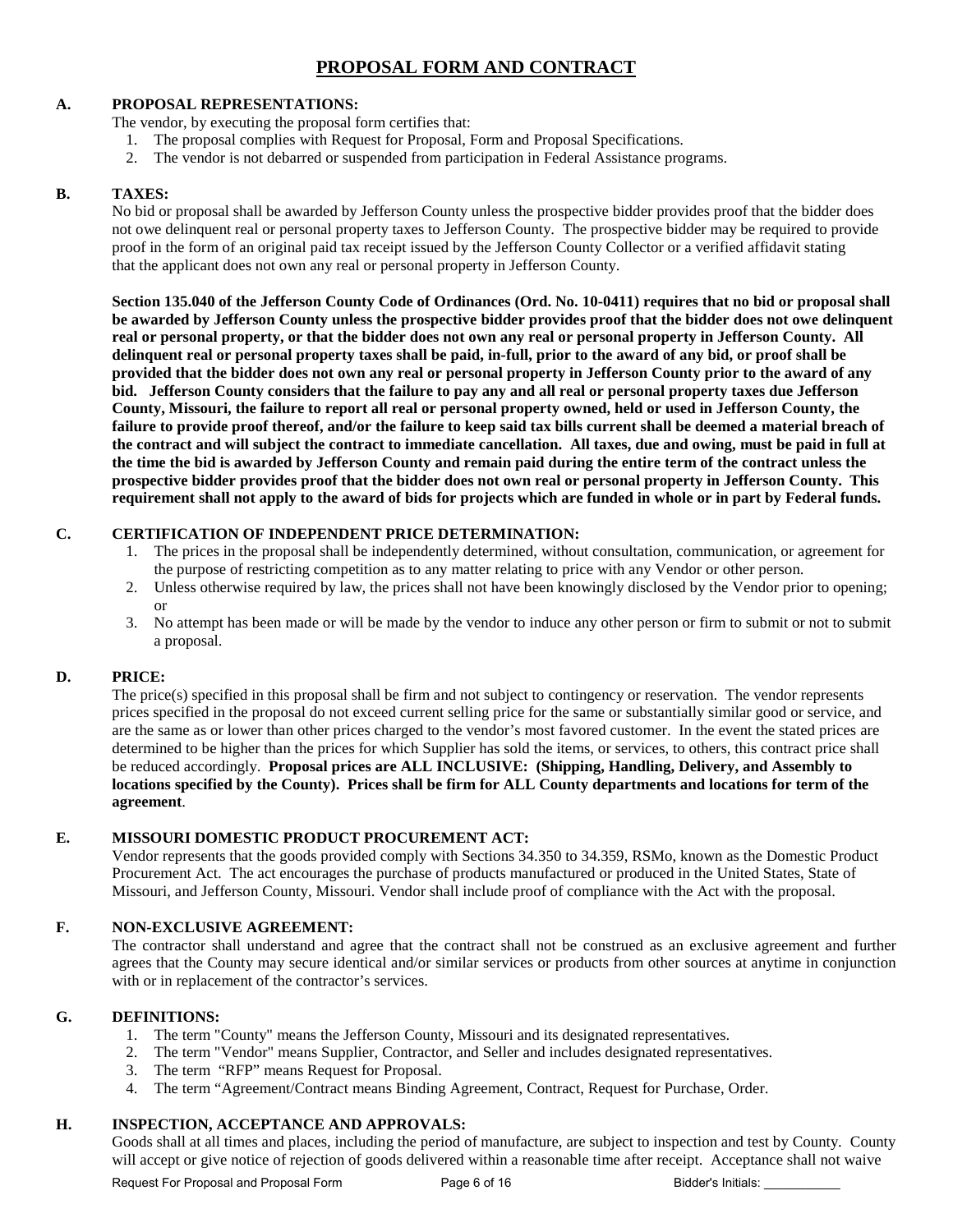any warranty. All goods supplied are subject to final inspection and acceptance by County notwithstanding payment, prior inspections or approvals. County may require prompt replacement or correction of rejected goods at Supplier's expense, including a reduction in price for rejected goods. Supplier shall not resubmit rejected goods to County without prior written approval and instructions from County. In addition, Supplier shall identify resubmitted goods as previously rejected. Supplier shall provide and maintain a quality assurance and control system acceptable to County.

#### **I. WARRANTY:**

Unless otherwise agreed to in writing by the parties, Supplier warrants that items ordered to specifications will conform thereto and to any drawings, samples or other descriptions furnished or adopted by County, or, if not ordered to specifications will be fit and sufficient for the purpose intended, and that all items will be new, merchantable, of good material and workmanship, and free from defect. Such warranties, together with Supplier's service warranties and guarantees, if any, shall survive inspection, test, acceptance of, and payment for the items and shall run to County and its assigns. Except for latent defects, the County shall give notice of any nonconformity to the Supplier within one (1) year after acceptance. County may return for credit or require prompt correction or replacement of the defective or non-conforming goods or have the defective good corrected or replaced at Supplier's expense. Return to Supplier of any defective or non-conforming goods and delivery to County of any corrected or replaced goods shall be at Supplier's expense. Defective or non-conforming items shall not be corrected or replaced without written authorization by County. Goods required to be corrected or replaced shall be subject to the provisions of this clause and the clause hereof entitled "Inspection, Acceptance and Approvals" in the same manner and to the same extent as goods originally delivered under this contract.

### **J. PAYMENT:**

County will pay Supplier for goods upon delivery to, submission of certified invoices and acceptance. The County will not be responsible for articles or services furnished without a purchase order. Price is tax-exempt.

#### **K. CHANGE ORDER:**

County may make changes within the general scope of this contract. If any such changes cause an increase or decrease in the cost of or the time required for the performance of any part of the work, whether changed or not changed by any such order, an equitable adjustment shall be made in the price or delivery schedule or both, and any change order shall be in writing. Any claim by a Supplier for adjustment under this clause shall be asserted within fifteen (15) days from the date of receipt of this written order directing the change, provided, however, County, if it decides that the facts justify such action, may receive and act upon such claim asserted at any time prior to final payment.

#### **L. DELIVERIES:**

Deliveries shall be made in strict accordance with any delivery schedule contained in the proposal specification or contract and in the exact quantity ordered. Failure to adhere to delivery schedule is reason for termination in accordance with the "termination" clause. Deliveries are to be made at locations specified by the County at time of Order.

#### **M. RESPONSIBILITY FOR SUPPLIES:**

Pursuant to Section 290.560 RSMo, Supplier/Contractor shall employ only Missouri laborers and laborers from nonrestrictive states except that other laborers may be used when Missouri laborers or laborers from nonrestrictive states are not available, or are incapable of performing the particular type of work involved, if so certified by the contractor and approved by the County. Except as otherwise provided, Supplier shall be responsible and bear all risks for loss and damage to goods until delivery at County's facilities, regardless of F.O.B. point, point of inspection or acceptance; and if the goods are rejected.

#### **N. SUBCONTRACTS:**

Supplier shall not enter into any subcontract(s) in excess of \$25,000 or 20% of this contract price; whichever is less, for any goods without County's prior written approval.

#### **O. CHOICE OF LAW:**

This proposal and contract shall be governed and interpreted according to the laws of the State of Missouri. Venue for any court action shall be in Jefferson County, Missouri.

#### **P. TERMINATION:**

1. General: Performance of work may be terminated by the County in whole, or from time to time in part, whenever County shall determine that such termination is in the best interests of County. Termination shall be affected by delivery to Supplier of a Notice of Termination specifying the extent to which performance of work is terminated and the date upon which such termination becomes effective. If such notice does not state termination is pursuant to subparagraph 2, 3, or 4 of this paragraph, County shall have the right to so indicate within thirty (30) days. If no notice is delivered within the thirty (30) day period, or such longer periods as is mutually agreed to by the parties, the original Notice of Termination shall be deemed to be issued pursuant to subparagraph 1 of this paragraph.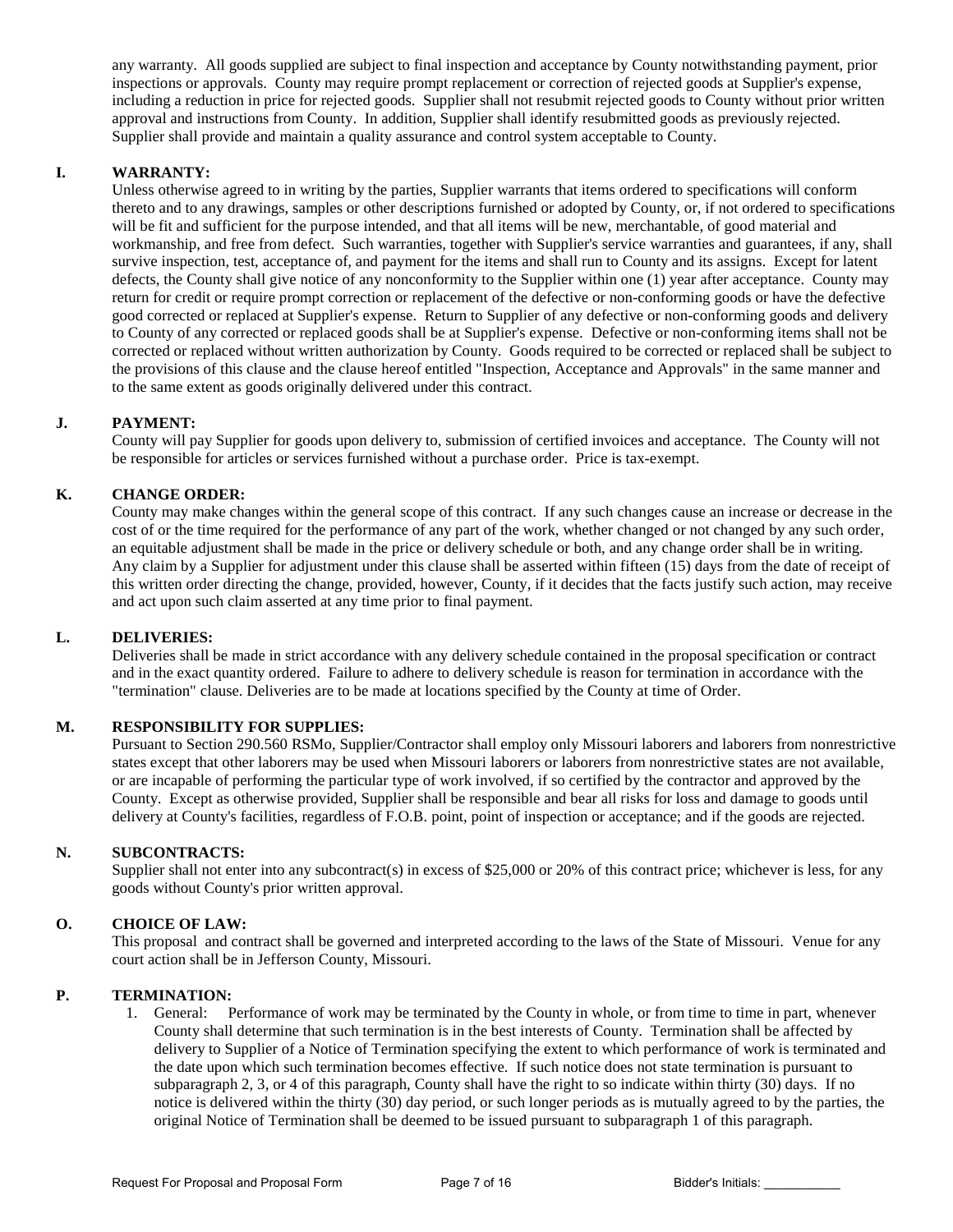- 2. Bankruptcy or Insolvency: In the event bankruptcy proceedings are commenced by or against Supplier or under any provisions of the United States Bankruptcy Act or for the appointment of a receiver or trustee or a general assignment for the benefit of creditors of either party, County shall be entitled to terminate without further cost or liability.
- 3. **Section 135.040 of the Jefferson County Code of Ordinances (Ord. No. 10-0411) requires that no bid or proposal shall be awarded by Jefferson County unless the prospective bidder provides proof that the bidder does not owe delinquent real or personal property, or that the bidder does not own any real or personal property in Jefferson County. All delinquent real or personal property taxes shall be paid, in-full, prior to the award of any bid, or proof shall be provided that the bidder does not own any real or personal property in Jefferson County prior to the award of any bid. Jefferson County considers that the failure to pay any and all real or personal property taxes due Jefferson County, Missouri, the failure to report all real or personal property owned, held or used in Jefferson County, the failure to provide proof thereof, and/or the failure to keep said tax bills current shall be deemed a material breach of the contract and will subject the contract to immediate cancellation. All taxes, due and owing, must be paid in full at the time the bid is awarded by Jefferson County and remain paid during the entire term of the contract unless the prospective bidder provides proof that the bidder does not own real or personal property in Jefferson County. This requirement shall not apply to the award of bids for projects which are funded in whole or in part by Federal funds.**
	- 4. Default: County may terminate the whole Contract or any part in either of the following circumstances: a. If supplier fails to deliver the items required by the contract within the time specified; or
		- b. If supplier fails to perform any of the other provisions of the contract, or so fails to make progress as to endanger performance of the contract in accordance with its terms, and in either of these two circumstances does not cure such failure within a period of ten (10) days after notice from County specifying such failure. In the event of termination under subparagraph 1, County shall have the right to procure, on such terms and in such manner as it may deem appropriate, items similar to those terminated, and to recover from Supplier the excess cost for such similar items provided, however, Supplier shall not be liable for such excess costs where the failure upon which the termination is based has arisen out of causes beyond the control of Supplier and without the fault or negligence of Supplier. Such causes shall be deemed to include fires, floods, earthquakes, strikes, and acts of the public enemy. The rights of County provided in subparagraph 1 shall be in addition to any other rights provided by law or the contract.
		- c. In the event of the Supplier's non-compliance with the provisions as set forth. This Contract may be cancelled, terminated or suspended in whole or in part and the supplier may be declared ineligible for further County contracts. The rights and remedies of the County provided in this paragraph shall not be exclusive but are in addition to any remedies provided in this Contract or as provided for by law.

#### **Q. NOTICE AND SERVICE THEREOF:**

Any notice from the County shall be in writing and considered delivered and the service thereof completed when said notice is posted, by certified or regular mail, to the Supplier, at the address stated on the proposal form.

#### **R. CONTRACT TERM:**

Performance shall be governed solely by the terms and conditions as set forth in the Request for Proposal, Proposal Specifications, Proposal Form and the Contract notwithstanding any language contained on any invoice, shipping order, bill of lading or other document furnished the Seller at any time and the acceptance by the County for any goods furnished.

#### **S. COMPLIANCE WITH APPLICABLE LAWS:**

Supplier warrants it has complied with all applicable laws, rules and ordinances of the United States, Missouri or any other Governmental authority or agency in the manufacture or sale of the goods, including but not limited to all provisions of the Fair Labor Standards Act of 1938, as amended.

### **T. ACTS OF GOD:**

No party shall be liable for delays, nor defaults due to Acts of God or the public enemy, riots, strikes, fires, explosions, accidents, governmental actions of any kind or any other causes of a similar character beyond its control and without its fault or negligence.

#### **U. SELLER'S INVOICES:**

Invoices shall contain the following information. Contract number (if any), Purchase Order Number, Item number, contract description of goods or services, sizes, quantities, unit prices and extended totals. Invoices for and inquiries regarding payment should be addressed to the County Accounts Payable Clerk.

#### **V. APPROVAL:**

It is agreed the acceptance of a proposal shall not be valid and binding upon the County until approved by the County Purchasing Agent, County Council and County Counselor.

Request For Proposal and Proposal Form Page 8 of 16 Bidder's Initials: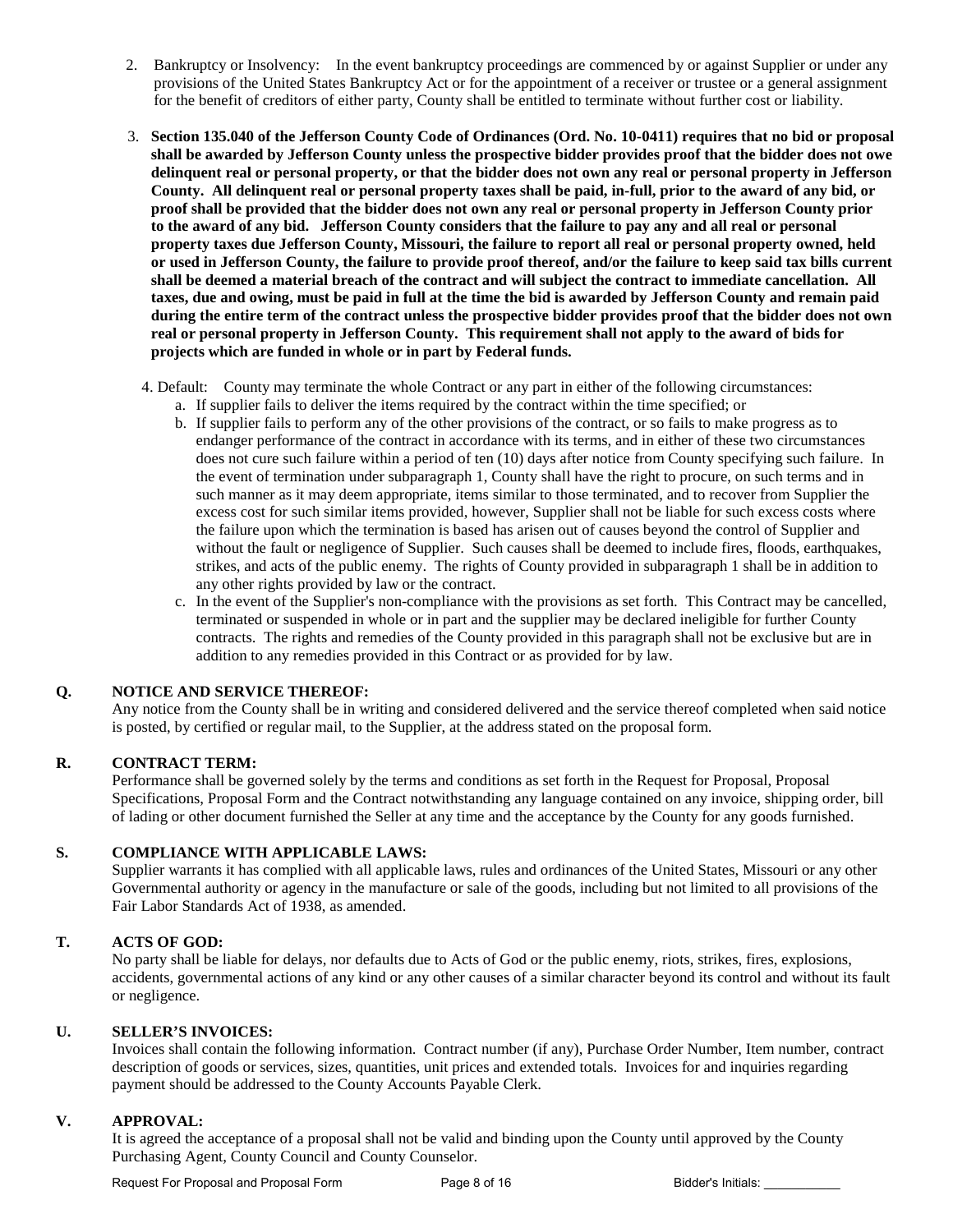#### **W. INDIVIDUAL, PARTNERSHIPS, CORPORATIONS:**

Indicate: [ ] Individual: [ ] Partnership: [ ] Corporation.

Incorporated in the State of \_\_\_\_\_\_\_\_\_\_\_\_\_\_\_\_\_\_\_\_\_\_\_\_\_\_\_\_.

### **X. LITIGATION:**

This agreement shall be interpreted under the laws of the State of Missouri. Any disagreements, questions, controversies, litigation or other causes of action whatsoever arising from or under the terms of this agreement shall be resolved in the trial courts of 23rd Judicial Circuit Court of the State of Missouri-Hillsboro, Missouri.

**Y. LANGUAGE:** Bids and all related documents will only be accepted in the English Language.

# THE INVITATION FOR BID / REQUEST FOR PROPOSAL NOTICES ARE POSTED ON THE JEFFERSON COUNTY, MISSOURI WEBSITE AT [WWW.JEFFCOMO.ORG](http://www.jeffcomo.org/) LOCATED UNDER THE SERVICES TAB, INVITATION FOR BID / REQUEST FOR PROPOSAL LINK.

# **SPECIFICATION CONTACT**

# **LT. DAVE MARSHAK - SHERIFF'S DEPARTMENT – 636-797-5023**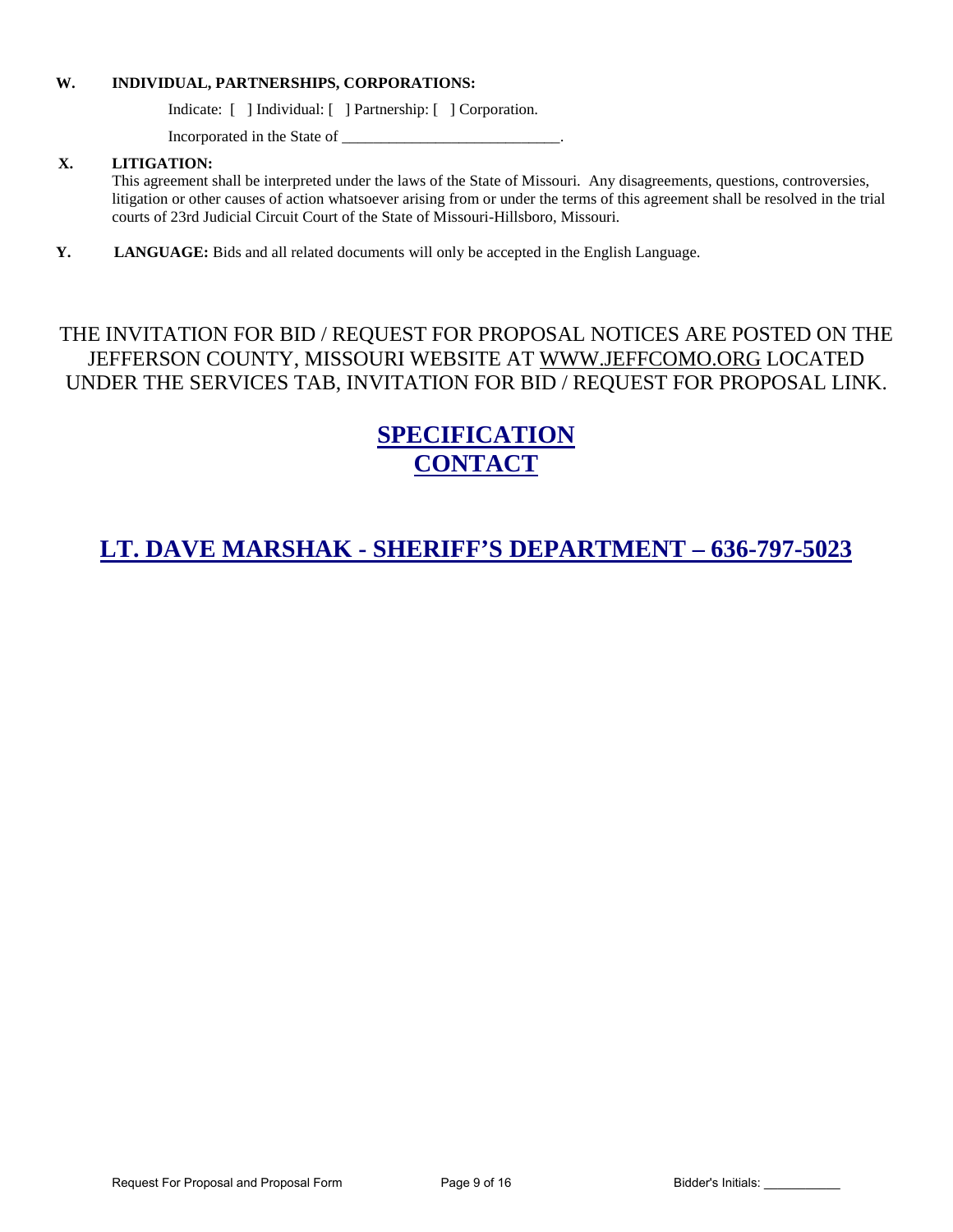# **AFFIDAVIT OF WORK AUTHORIZATION**

The grantee, sub grantee, contractor or subcontractor who meets the section 285.525, RSMo definition of a business entity must complete and return the following Affidavit of Work Authorization.

| Comes now                                                  | (Name of Business Entity Authorized Representative) as                                                           |
|------------------------------------------------------------|------------------------------------------------------------------------------------------------------------------|
|                                                            | (Position/Title) first being duly sworn on my oath, affirm                                                       |
|                                                            | (Business Entity Name) is enrolled and will continue to participate in the                                       |
|                                                            | E-Verify federal work authorization program with respect to employees hired after enrollment in the program      |
|                                                            | who are proposed to work in connection with the services related to                                              |
|                                                            | (Bid/Grant/Subgrant/Contract/Subcontract) for the duration of the grant, subgrant, contractor, or subcontractor, |
|                                                            | if awarded in accordance with subsection 2 of section 285.530, RSMo. I also affirm that                          |
|                                                            | (Business Entity Name) does not and will not knowingly employ a person                                           |
|                                                            | who is an unauthorized alien in connection with the contracted services related to                               |
|                                                            | (Bid/Grant/Subgrant/Contract/Subcontract) for the duration of                                                    |
| the grant, subgrant, contract, or subcontract, if awarded. |                                                                                                                  |

*In Affirmation thereof, the facts stated above are true and correct. (The undersigned understands that false statements made in this filing are subject to the penalties provided under section 575.040, RSMo.)* 

| Authorized Representative's Signature                                                                                      | <b>Printed Name</b> |        |
|----------------------------------------------------------------------------------------------------------------------------|---------------------|--------|
| Title                                                                                                                      | Date                |        |
| Subscribed and sworn to before me this $\frac{\overline{\text{OAY}}}{}$ of $\frac{\overline{\text{MONTH, YEAR}}}{}$ . I am |                     |        |
|                                                                                                                            |                     |        |
|                                                                                                                            |                     |        |
| (NAME OF STATE)                                                                                                            |                     | (DATE) |
| <b>Signature of Notary</b>                                                                                                 | Date                |        |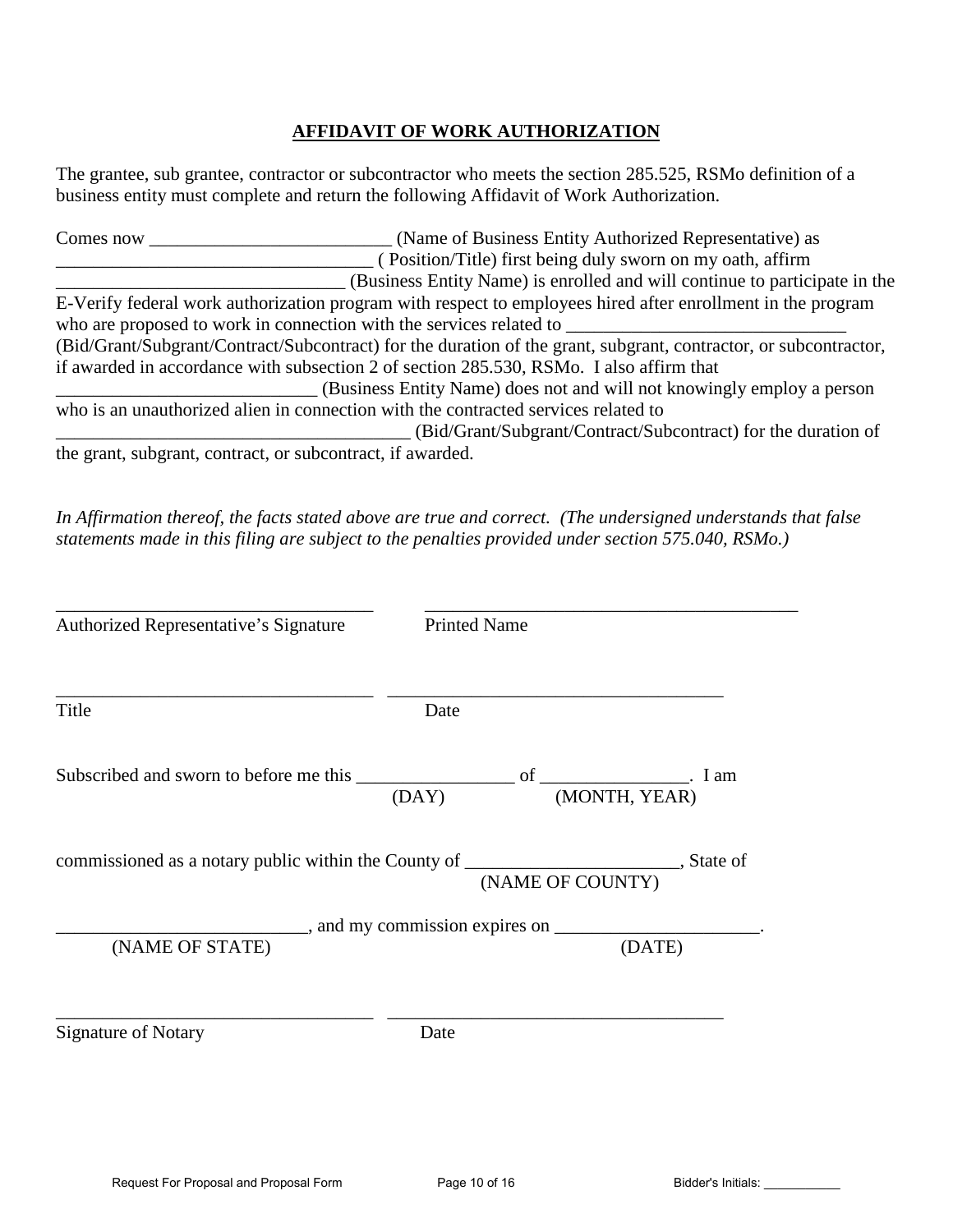# **AFFIDAVIT OF WORK AUTHORIZATION**

(Continued)

# **CURRENT BUSINESS ENTITY STATUS**

I certify that \_\_\_\_\_\_\_\_\_\_\_\_\_\_\_\_\_\_\_\_\_\_\_\_\_\_\_\_\_ (Business Entity Name) **MEETS** the definition of a business entity as defined in section 285.525, RSMo pertaining to section 285.530, RSMo as stated above.

 $\overline{\phantom{a}}$  ,  $\overline{\phantom{a}}$  ,  $\overline{\phantom{a}}$  ,  $\overline{\phantom{a}}$  ,  $\overline{\phantom{a}}$  ,  $\overline{\phantom{a}}$  ,  $\overline{\phantom{a}}$  ,  $\overline{\phantom{a}}$  ,  $\overline{\phantom{a}}$  ,  $\overline{\phantom{a}}$  ,  $\overline{\phantom{a}}$  ,  $\overline{\phantom{a}}$  ,  $\overline{\phantom{a}}$  ,  $\overline{\phantom{a}}$  ,  $\overline{\phantom{a}}$  ,  $\overline{\phantom{a}}$ 

(Please Print)

 Authorized Business Entity Authorized Business Entity Representative's Name<br>
Representative's Signature

 $\overline{\phantom{a}}$  ,  $\overline{\phantom{a}}$  ,  $\overline{\phantom{a}}$  ,  $\overline{\phantom{a}}$  ,  $\overline{\phantom{a}}$  ,  $\overline{\phantom{a}}$  ,  $\overline{\phantom{a}}$  ,  $\overline{\phantom{a}}$  ,  $\overline{\phantom{a}}$  ,  $\overline{\phantom{a}}$  ,  $\overline{\phantom{a}}$  ,  $\overline{\phantom{a}}$  ,  $\overline{\phantom{a}}$  ,  $\overline{\phantom{a}}$  ,  $\overline{\phantom{a}}$  ,  $\overline{\phantom{a}}$ Business Entity Name Date

As a business entity, the grantee, sub grantee, contractor, or subcontractor must perform/provide the following. The grantee, sub grantee, contractor, or subcontractor shall check each to verify completion/submission:

□ Enroll and participate in the E-Verify federal work authorization program (Website: [http://www.dhs.gov/e-verify;](http://www.dhs.gov/e-verify) Phone: 888-464-4218: Email: [e-verify@dhs.gov\)](mailto:e-verify@dhs.gov) with respect to the employees hired after enrollment in the program who are proposed to work in connection with the services required herein;

AND

□ Provide documentation affirming said company's/individual's enrollment and participation in the E-Verify federal work authorization program. Documentation shall include a page from the E-Verify Memorandum of Understanding (MOU) listing the grantee's, subgrantee's, contractor's, or subcontractor's name and the MOU signature page completed and signed, at minimum, by the grantee, subgrantee, contractor, or subcontractor and the Department of Homeland Security – Verification Division; (if the signature page of the MOU lists the grantee's, subgrantee's, contractor's, or subcontrator's name, then no additional pages of the MOU must be submitted).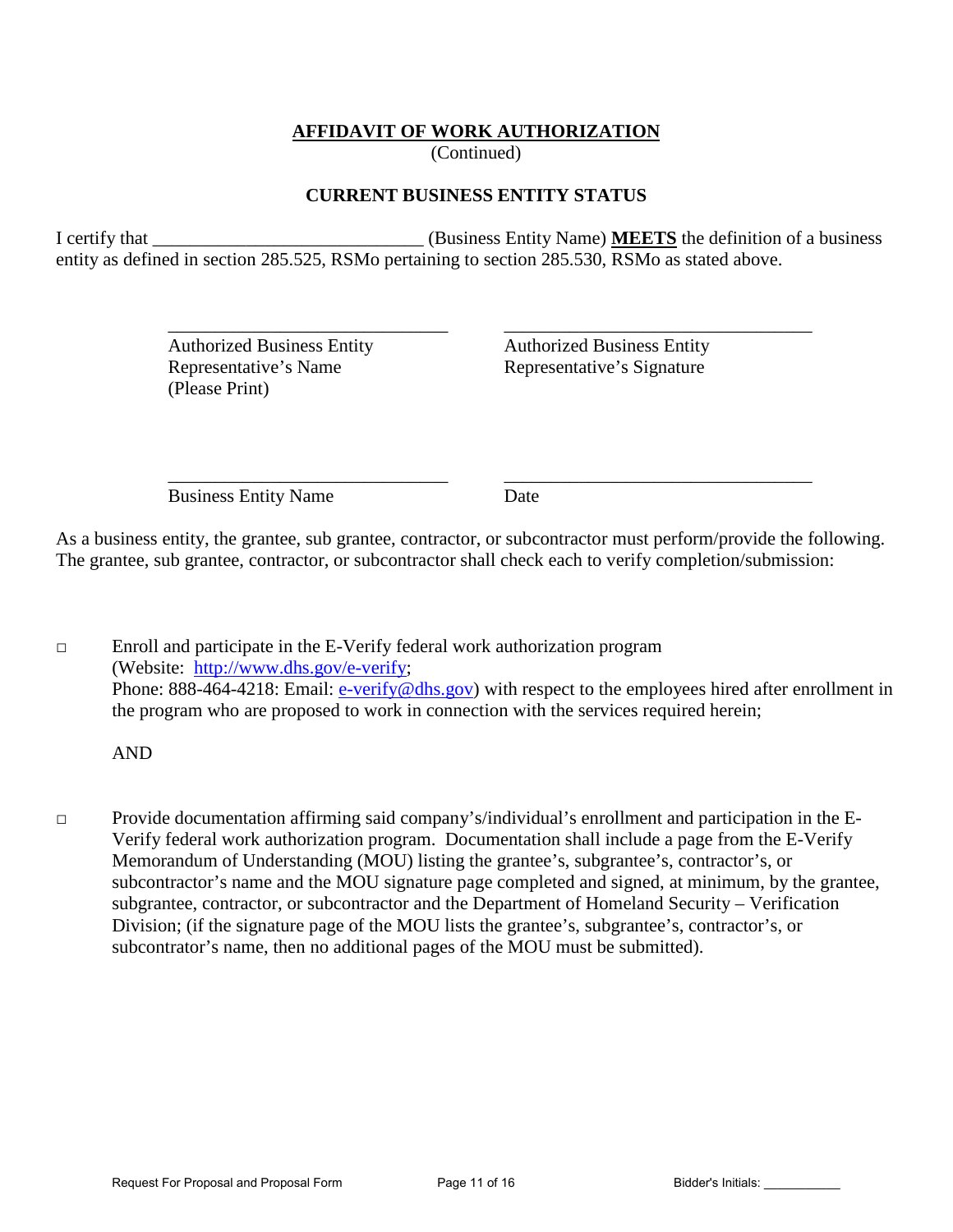### **1.0 GENERAL INFORMATION**

# **1.1 Introduction and Background**

The Jefferson County Sheriff's Office is seeking interested parties as they purchase rifles for Patrol Supervisors, Officers, and the Sheriff's Emergency Response Team. (SERT)

## **1.2 Scope of the Purchase**

The Jefferson County Sheriff's Office is seeking proposals for AR Platform Rifles, specifically, those manufactured by Rock River Arms. There are two weapons for consideration:

1. Weapon Description(s)

## A. RRA LAR -15 LE CAR A4 Model LE1020

- 1. Caliber .223
- 2. Lower Receiver Forged RRA LAR -15
- 3. Barrel Chromed Lined 16" Lightweight ; 1;9 Twist
- 4. Muzzle Device A2 Flash Hider
- 5. Handguard CAR Handguard
- 6. Buttstock/Grip RRA 6 Position Tactical CAR Stock/ A2 Grip
- 7. Weight/Lenghth/ Accuracy 7.5 lbs./35.25'/1.5 MOA at 100 yds.
- **8. Ambidextrous Safety Selector**

## B. RRA LAR-15 LE Tactical Carbine Model 1080

- 1. Caliber .223
- 2. Lower Receiver Forged RRA LAR -15
- 3. Barrel Chromed Lined 16" Lightweight; 1:9 Twist
- 4. Muzzle Device A2 Flash Hider ½-28 thread
- 5. Front sight RRA Flip front sight gas block assembly
- 6. Trigger Two Stage
- 7. Handguard Quad Rail Aluminum free float , CAR length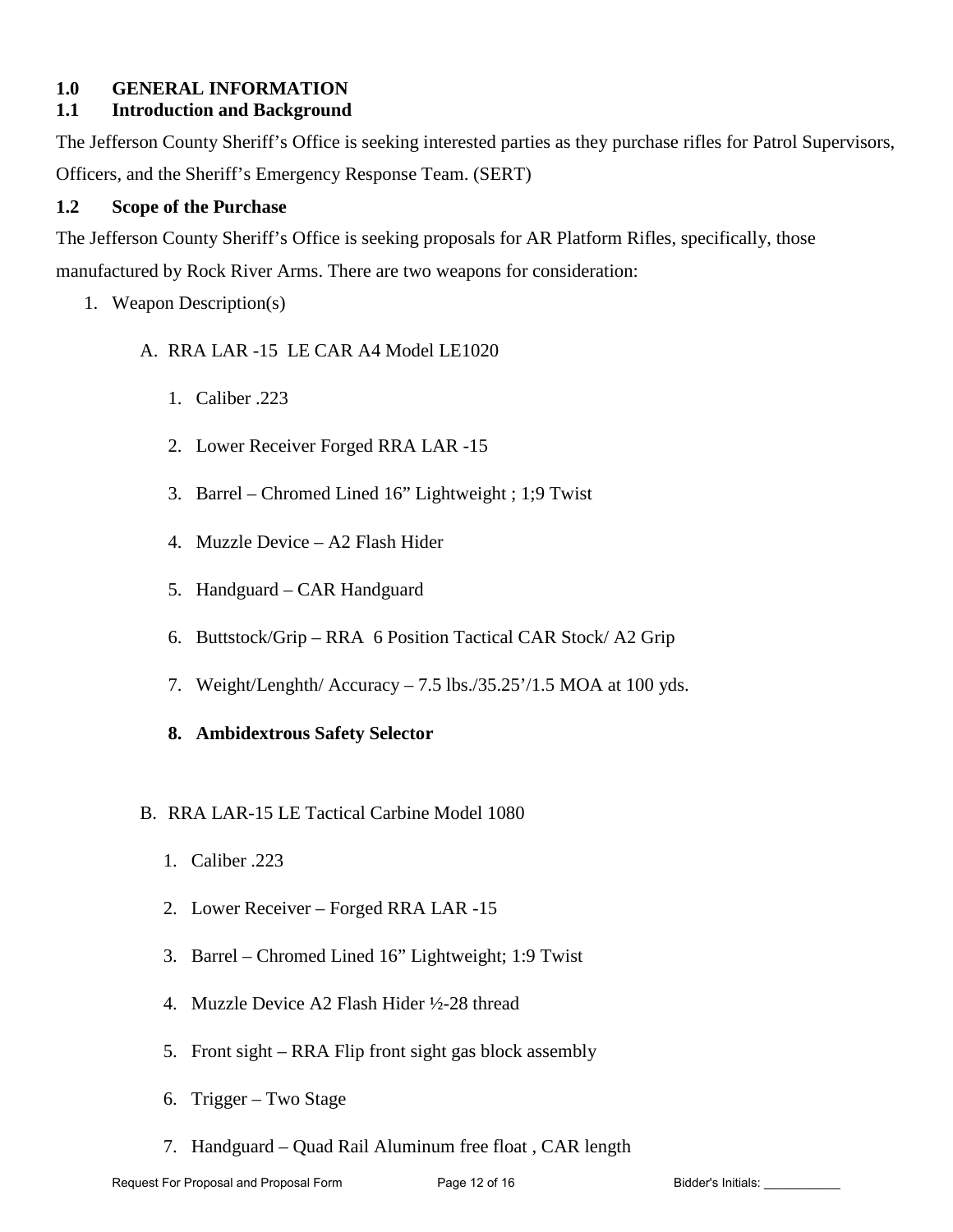- 8. Buttstock Grip RRA 6 Position Tactical CAR stock/ A2 Grip
- 9. Weight/Length 6.8 pounds / 35.25 inches
- 10. Accuracy 1.5 MOA at 100 yards
- 11. Ambidextrous Safety Selector
- 12. Flip up Rear Sight (Must work with EOTech Sights)
- 13. Black Hogue Grip

# **Mandatory Accessories that must be included with the purchase price for each weapon:**

- 1. One 30 round metal magazine for the .223 purchased
- 2. One fabric woven sling
- 3. One plastic hard case, with foam interior to store each rifle purchased. Must be lockable
- 4. Swivels attached for the sling

# **2.0 GENERAL PROPOSAL REQUIREMENTS**

# **2.1 Organization Capabilities**

- A. Describe the firm's experience and capabilities in delivering Rock River Arms products to government/law enforcement agencies.
- B. Describe the availability of weapons and estimated delivery times.
- C. Provide estimated shipping costs for each weapon
- D. Identify from what location your firm will provide services to the agency.

## 2**.2 Staff Qualifications**

Provide insight describing the educational and work experiences for the key staff who would be assigned to provide the weapons.

# **2.3 Proposer References**

Proposers must include in their RFPs a list of organizations, including points of contact (name, address, and telephone number), which can be used as references. Selected organizations may be contacted to determine the quality of work and delivery of the project/weapons.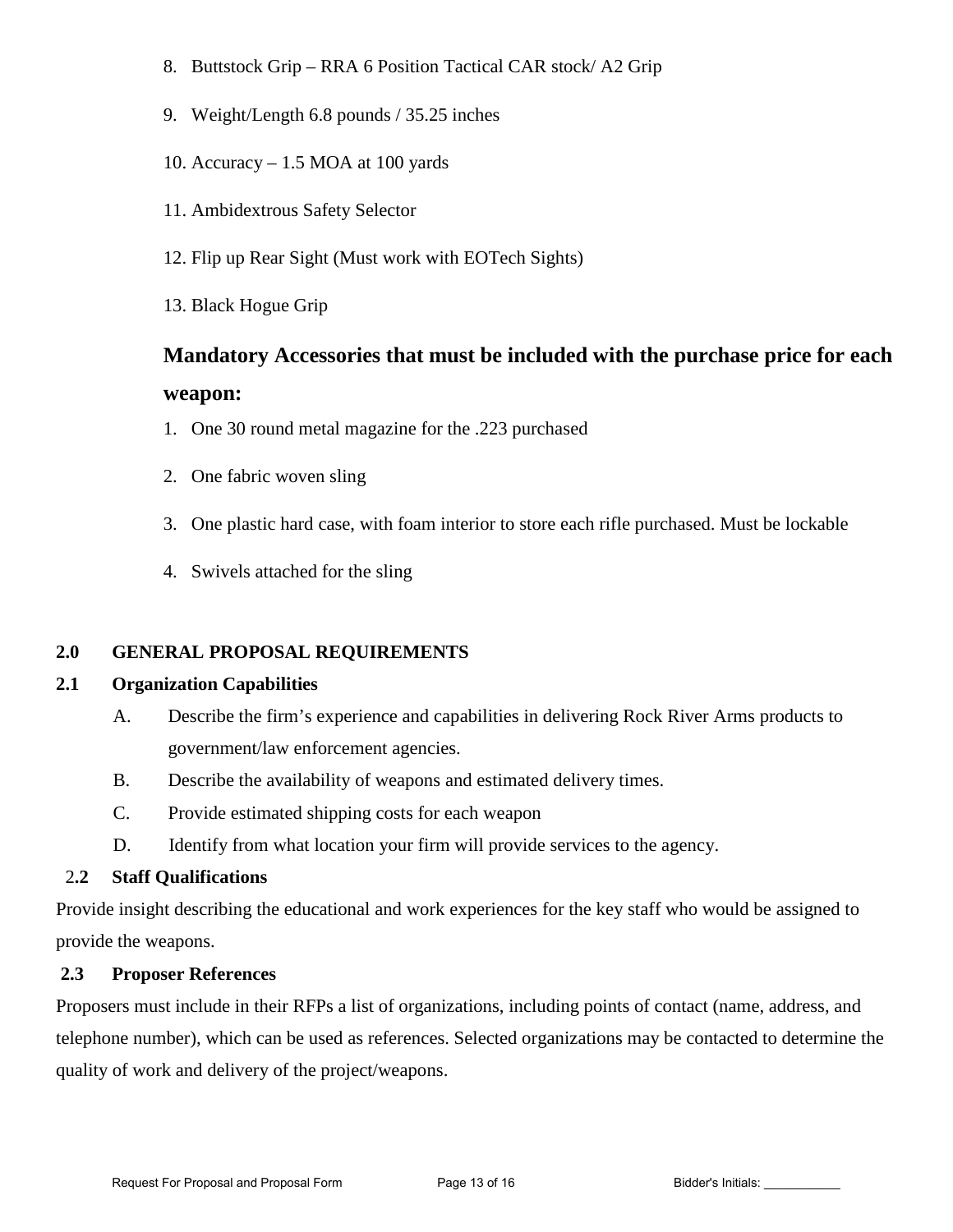## **2.4 Mandatory Requirements**

The following general requirements are mandatory:

- A. The Sheriff's Office has conducted their own testing and evaluation of many AR Platform Weapons, and as a result, has selected those manufactured by Rock River Arms. DO NOT PROVIDE A BID FOR A WEAPON MANUFACTURED BY ANOTHER COMPANY.
- B. The weapons can only be those weapons outlined in the "Scope" of the project.
	- **1.** All Weapons and Parts must be new, in the box, Manufactured by Rock River Arms, and come with the Manufacturers Warranty/Manual
	- 1. Have a guarantee against malfunction or defects
	- 2. Contain a unique serial number that cannot be duplicated or altered
- C. Indicate if there is a price reduction for certain quantities of weapons purchased.
	- 1. The Sheriff's Office is considering a larger purchase than the initial purchase. If there is a significant cost savings for larger purchases, the Sheriff's Office may choose to purchase a larger number of weapons.
	- 2. Indicate how many weapons must be purchased for a cost reduction, and what the reduction would be.

### **2.5 Documentation and Operating Manuals**

Contractor will provide, at no additional charge, 1 operating manual, which describes in detail the nomenclature, safety practices, and warranty information.

Contractor agrees the agency may make such additional copies of documentation supplied pursuant to this section as needed for use by County employees.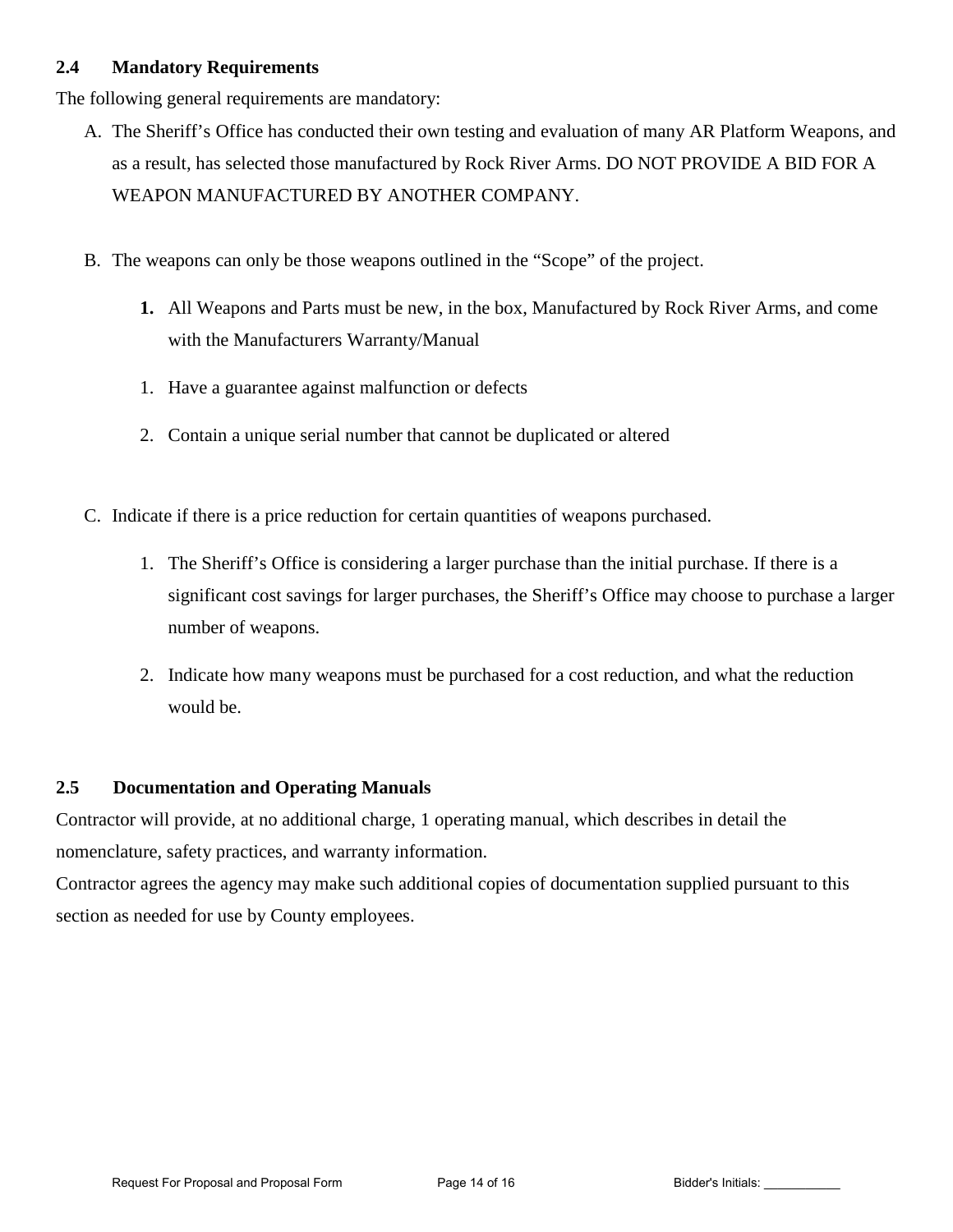**References**: Three (3) references required for consideration of bid

| <b>Contact Name &amp; Title</b>   |  |
|-----------------------------------|--|
| <b>Agency Name</b>                |  |
| <b>Phone Number</b>               |  |
| <b>Email Address</b>              |  |
|                                   |  |
| <b>Number of Weapons Purchase</b> |  |

| <b>Contact Name &amp; Title</b>    |  |
|------------------------------------|--|
| <b>Agency Name</b>                 |  |
| <b>Phone Number</b>                |  |
| <b>Email Address</b>               |  |
| <b>Number of Weapons Purchased</b> |  |
|                                    |  |

| <b>Contact Name &amp; Title</b>    |  |
|------------------------------------|--|
| <b>Agency Name</b>                 |  |
| <b>Phone Number</b>                |  |
| <b>Email Address</b>               |  |
| <b>Number of Weapons Purchased</b> |  |
|                                    |  |

The weapon price we are seeking should include the "package" which includes (with each weapon), the weapon as described in Scope 1.2, swivel attachments, sling, hard case, and 30 round magazine.

| <b>Qty</b> (Unit) | <b>Item</b>                                         | <b>Price Per</b><br>Unit | Line<br><b>Total</b> |
|-------------------|-----------------------------------------------------|--------------------------|----------------------|
| Up to $100$       | RRA LAR -15 LE CAR A4 Model LE1020 with             |                          |                      |
|                   | Ambidextrous Safety Lever                           |                          |                      |
| Up to $8$         | EOTech XPS2 Sight System                            |                          |                      |
|                   | RRA LAR-15 LE Tactical Carbine Model 1080 With      |                          |                      |
| Up to $8$         | Ambidextrous Safety Selector,                       |                          |                      |
| Up to $200$       | 30 Round Aluminum .223 Magazines                    |                          |                      |
| Up to $200$       | 20 Round Aluminum .223 Magazines                    |                          |                      |
| Up to $100$       | Thermold Black Zytel Magazines 20 and 30 Round .223 |                          |                      |
| Up to $4$         | EOTech G23 FTS Magnifier with Quick Detach          |                          |                      |
| Up to $8$         | Magazine Pouch Carrier that mounts to belts using   |                          |                      |
|                   | standard MOLLE system                               |                          |                      |

Also indicate an estimated shipping charge per weapon, and if the Sheriff's Office can pick up the weapons from Dealer or Factory to save on shipping charges.

Direct all questions to Lt. Dave Marshak at 636-797-5023 or dmarshak@jeffcomo.org